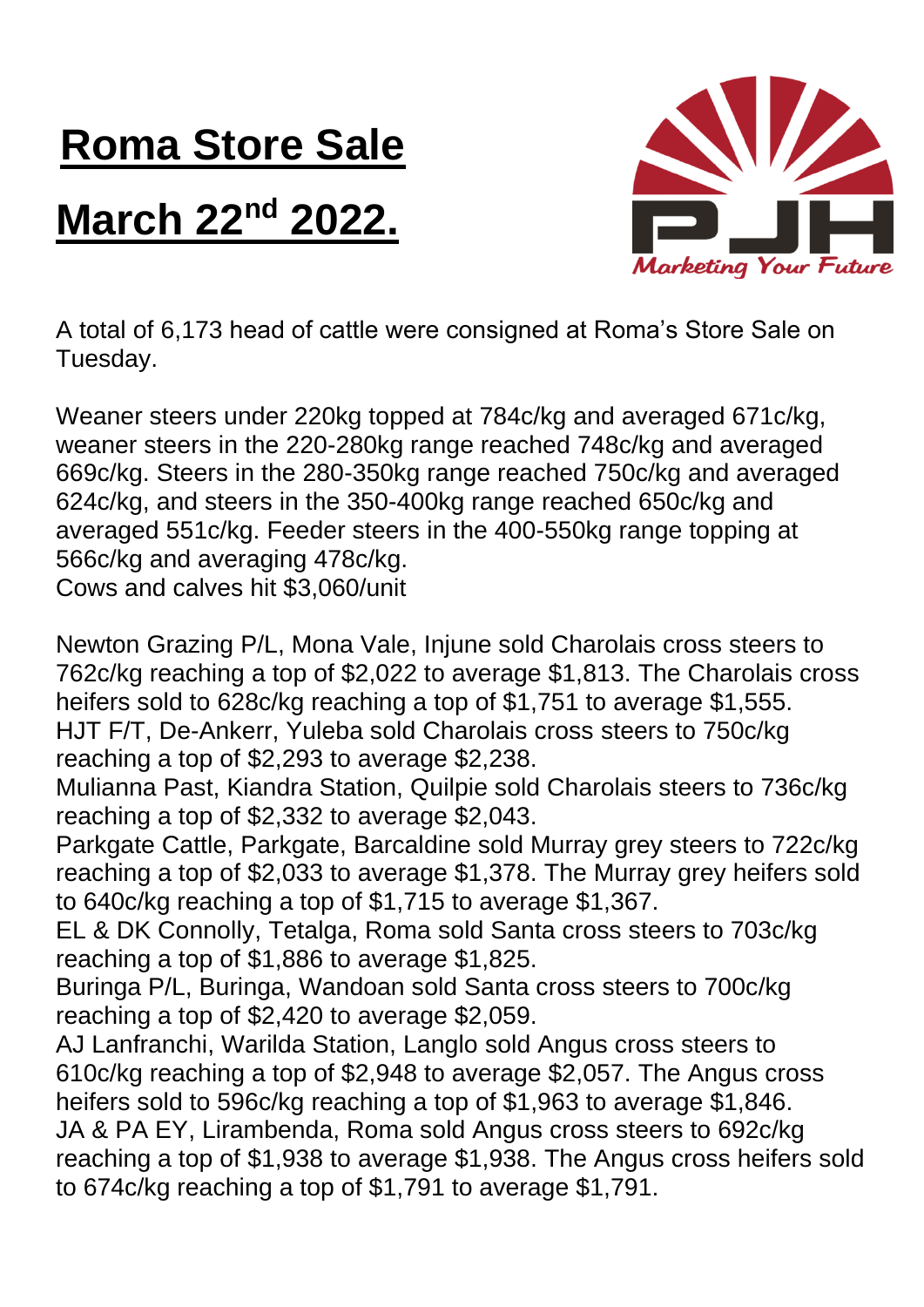Malcom Burey, Back Creek, Amby sold Charolais cross steers to 690c/kg reaching a top of \$2,055 to average \$1,854.

G & K Tully, Gleniris, Roma sold Angus cross steers to 690c/kg reaching a top of \$1,956 to average \$1,717. The Angus cross heifers sold to 664c/kg reaching a top of \$1,604 to average \$1,557.

BP & KL Ahern, Jaydine, Mitchell sold Charolais cross steers to 678c/kg reaching a top of \$1,841 to average \$1,771.

MBJ McKnight & LK Springall, Yallamurra station, Cooladdi sold Braham steers to 648c/kg reaching a top of \$1,529 to average \$1,500.

WL & AM Ladbrook, El Dorado, Roma sold Murray grey steers to 630c/kg reaching a top of \$1,964 to average \$1,964.

NG Marsh, Weemilah, Roma sold Angus cross steers to 614c/kg reaching a top of \$2,300 to average \$2,300.

Australia Aulong Auniu Wang Operations, Oakpark, Charleville sold Braham steers to 588c/kg reaching a top of \$1,968 to average \$1,780. The Romagnola cross heifers sold to 548c/kg reaching a top of \$1,710 to average \$1,419. The Droughtmaster cows sold to 406c/kg reaching a top of \$2,144 to average \$1,858.

Yackatoon Grazing Co, Wandoan sold Droughtmaster cross steers to 588c/kg reaching a top of \$2,464 to average \$2,384.

Fleetwood Grazing Co, Corinda, Aramac sold Braham cross steers to 580c/kg reaching a top of \$2,112 to average \$1,891. The Braham cross heifers sold to 494c/kg reaching a top of \$1,836 to average \$1,518. Lorraine Pastoral Co P/L, Lorraine Station, Cloncurry sold Brangus cross steers to 574c/kg reaching a top of \$2,246 to average \$2,022.

Pendine Pastoral Co, Pendine Station, Barcaldine sold Droughtmaster cross steers to 516c/kg reaching a top of \$2,377 to average \$2,230. The Santa Cross heifers sold to 528c/kg reaching a top of \$2,104 to average \$2,034. The Santa cross cows sold to 360c/kg reaching a top of \$2,010 to average \$1,769.

Heifers under 220kg topped at 680c/kg and averaged 619c/kg, while heifers in the 220-280kg range topped at 676c/kg and averaged 565c/kg. Heifers in the 280-350kg range topped at 630c/kg, averaging 535c/kg. Heifers in the 350-450kg range topped at 600c/kg, averaging 499c/kg.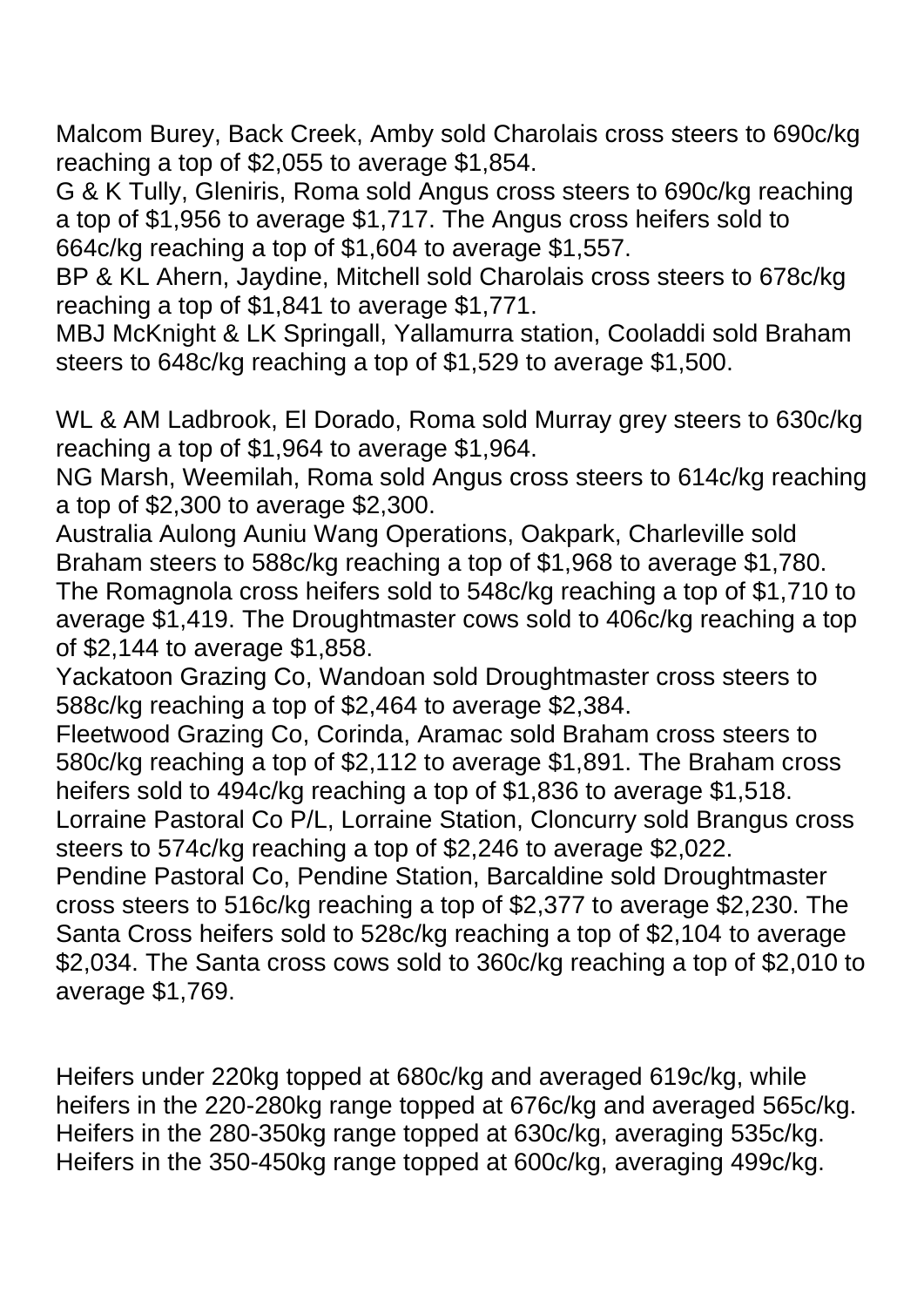NR Harland & G Humphreys, Barradine, Roma sold Charolais heifers to 676c/kg reaching a top of \$1,714 to average \$1,714.

Strathfield Pastoral P/L, Strathfield, McKinlay sold Droughtmaster cross heifers to 640c/kg reaching a top of \$2,097 to average \$1,556.

IJ & SF Harland, Injune sold Limousin cross heifers to 566c/kg reaching a top of \$1,939 to average \$1,939.

Revilo Pastoral Co, Revilo, Mitchell sold Angus cross heifers to 514c/kg reaching a top of \$2,406 to average \$2,152.

Cows in the 300-400kg range reached 374c/kg and averaged 289c/kg, while cows in the 400kg-500kg range reached 410c/kg and averaged 341c/kg. Cows over 400kg topped at 406c/kg, averaging 359c/kg.

Bylot Plains Partnership, Yartoo, Bollon sold Santa cows to 384c/kg reaching a top of \$2,998 to average \$2,663.

RD & EA Lister, Trevallen, Roma sold Angus cows to 366c/kg reaching a top of \$2,600 to average \$2,600.

Stinson Pastoral Co, Roma sold Santa cross cows to 360c/kg reaching a top of \$2,427 to average \$2,033.

> *NEXT STORE SALE IS 29th MARCH PJH SELL 2 nd POSITION*